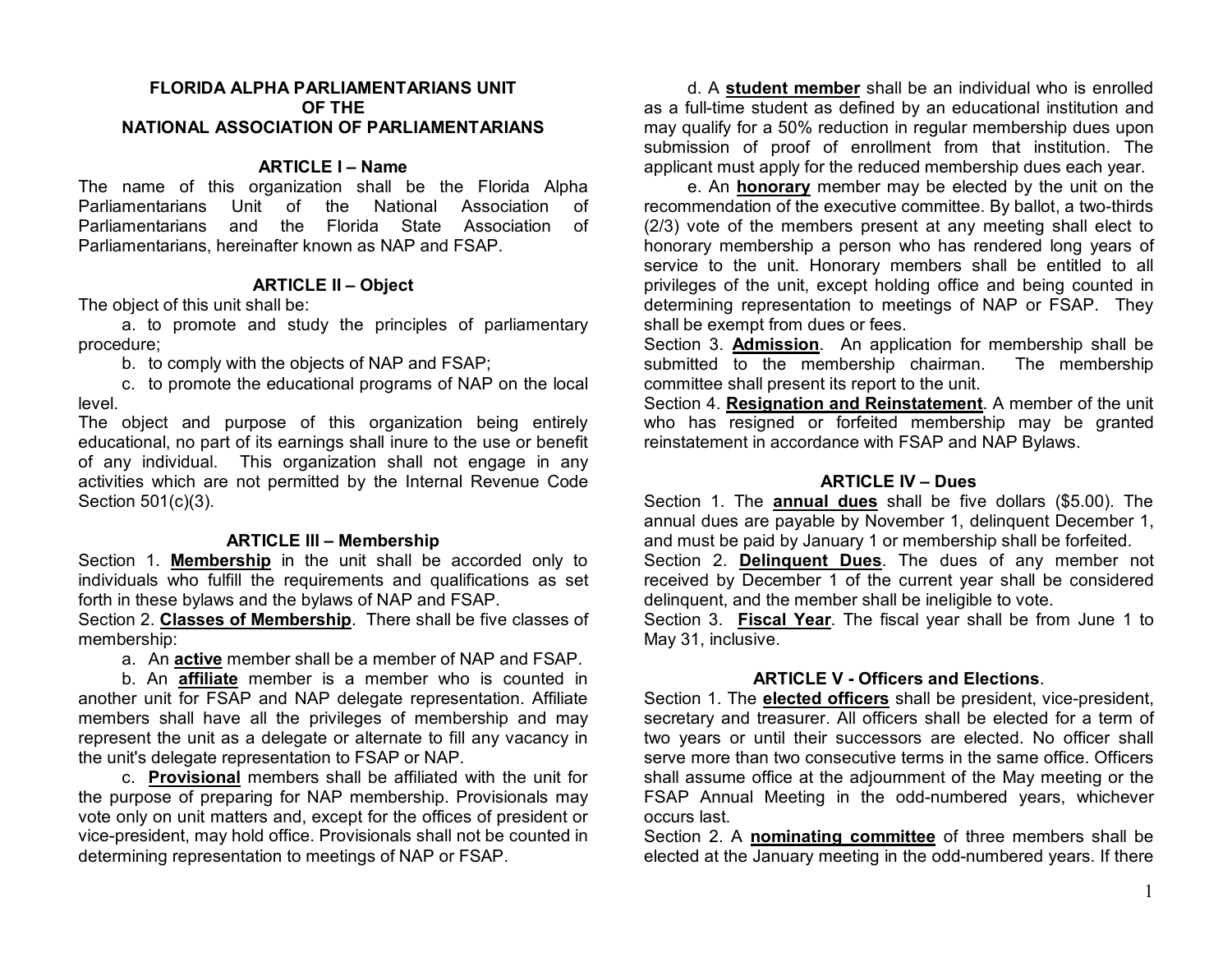are more than three nominees, election shall be by ballot. If not, election may be by voice.

Section 3. At the **election meeting in March of the oddnumbered years**, the nominating committee shall submit the name of one nominee for each office. Nominations from the floor shall be in order. If there is more than one nominee for any office, election shall be by ballot, if not, election may be by voice. No member may be nominated for office who has been a member of the unit for less than one year. The nominating committee shall prepare ballots for the election.

Section 4. **Vacancies** in office, except the presidency, shall be filled at any regular or special meeting of the unit. Written notice of the election shall be given.

# **ARTICLE VI – Duties of officers**.

All officers shall perform the duties prescribed in the adopted parliamentary authority in addition to those specified in these bylaws.

Section 1. The **president** shall:

a. appoint all standing and special committees with the approval of the executive committee;

b. appoint a parliamentarian;

c. be ex-officio a member of all committees except the nominating committee.

## Section 2. The **vice-president** shall:

a. perform the duties of the president in the absence of the president;

b. serve as program chairman;

c. fulfill other duties as assigned;

d. In the event that the president is unable to complete the term of office, the vice-president shall assume the duties for the unexpired term.

Section 3. The **secretary** shall:

a. record the minutes of the meetings of the unit;

b. notify in writing those members who have forfeited membership;

c. furnish committees with material referred to them;

d. be the custodian of all records, except those assigned to others. Section 4. The **treasurer** shall:

a. be custodian of all funds of the unit;

b. notify and collect dues from individual members;

c. notify members whose dues are delinquent;

d. make a financial report at each regular meeting;

e. pay all bills ordered by the unit;

f. file any necessary forms with the Internal Revenue Service. Section 5. **Change of administration.**

a. Officers, with the exception of the treasurer, shall deliver to their successors all materials pertaining to their offices within thirty days following the annual meeting in the odd-numbered years.

b. The accounts of the treasurer shall be audited within thirty days following the annual meeting by an auditing committee of three members selected by the unit.

# **ARTICLE VII – Meetings**

Section 1. The **regular meetings** of the unit shall be held every other month from September through May, inclusive, unless otherwise ordered by the unit or by the executive committee.

Section 2. The **annual meeting** shall be the regular May meeting in the odd numbered years and shall be for the purpose of installing officers, receiving written reports of officers and chairmen and for any other business that may arise.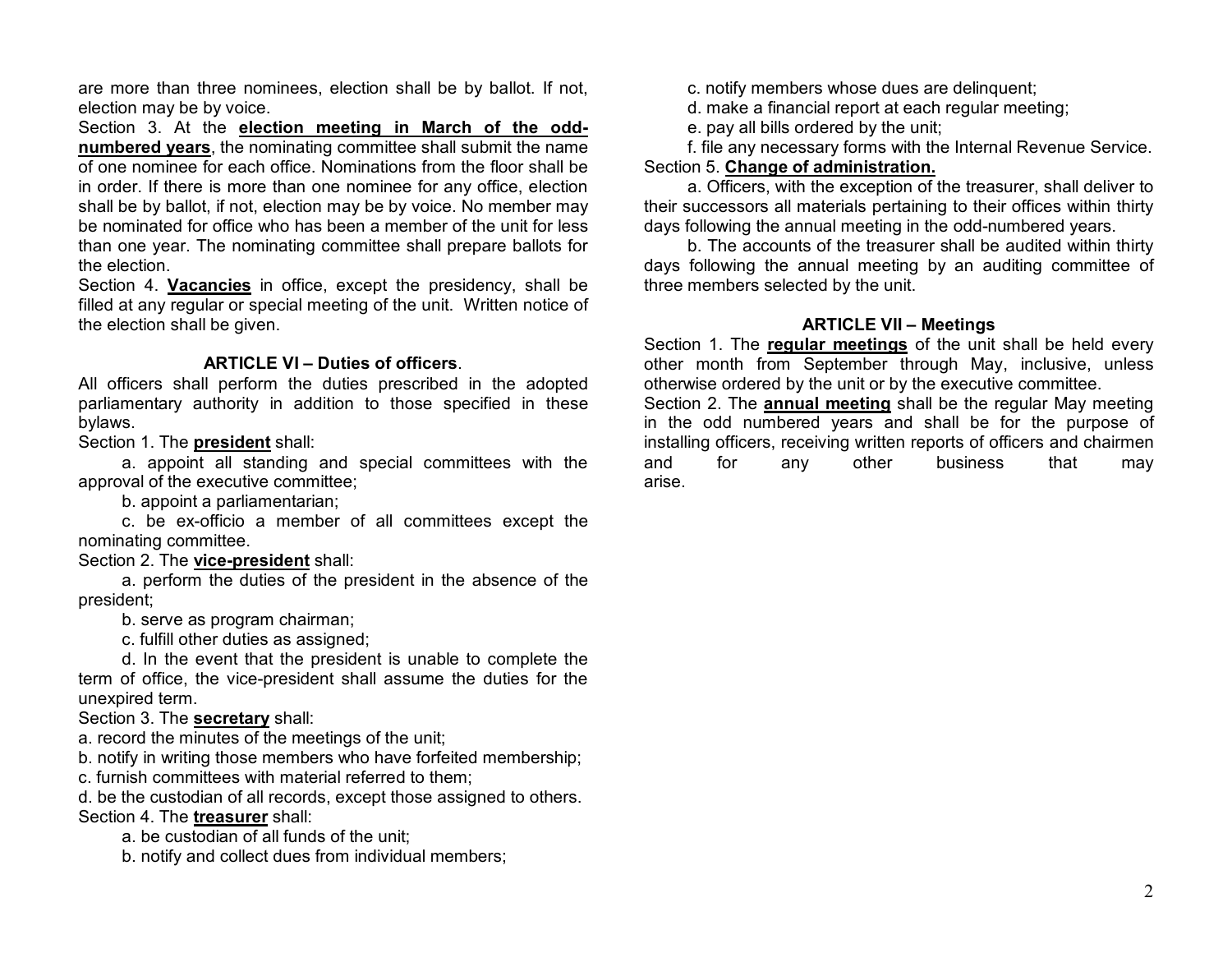**SONY Help Guide** 

MULTI CHANNEL AV RECEIVER STR-DH750/STR-DH550



Use this Help Guide when you have any questions on how to use the receiver

In this Help Guide, STR-DH750 is used for illustration purposes unless when otherwise indicated.

| Preparation                                   |  |
|-----------------------------------------------|--|
| <b>Enjoying Video and Sound</b>               |  |
| Using BLUETOOTH Features (for STR-DH750 only) |  |
| <b>Using Other Features</b>                   |  |
| <b>Adjusting Settings</b>                     |  |
| <b>Parts and Controls</b>                     |  |
| <b>Announcements</b>                          |  |
| Troubleshooting                               |  |
|                                               |  |

Notes on use 4-488-933-11(1) Copyright 2014 Sony Corporation

Section 3. **Special meetings** may be called by the president, the executive committee or by a majority of the membership. At least five days' notice of a special meeting shall be given.

Section 4. **Quorum**. Five members shall constitute a quorum, but at no time shall lack of a quorum prevent proceeding with the study program planned for the meeting to comply with the educational

programs of NAP.

Section 5. Voting by **proxy** either verbal or written shall not be permitted.

Section 6. **Delegates** and alternates to NAP Conventions shall be elected at the regular May meeting in the odd-numbered years.

### **ARTICLE VIII – Executive Committee**

The executive committee shall consist of the elected officers and shall manage the affairs of the unit between regular meetings; approve standing and special committees appointed by the president, and shall fulfill such other duties as may be assigned. The executive committee may vote by telephone and ratify the vote at the next meeting.

#### **ARTICLE IX – Committees and Duties**.

Section 1. **Standing committees** shall be: Chaplain, Education, Historian, Membership, Program, Publicity, and Yearbook.

Section 2. **Special committees** may be appointed by the president when deemed necessary.

Section 3. **Duties**.

a. The **chaplain** shall present a devotion at the opening of each meeting.

b. The **education committee** shall arrange for educational workshops which may include members of the community

c. The **historian** shall prepare a history of the unit during the term of office.

d. The **membership** committee shall receive applications for membership and maintain an accurate list of members.

e. The **program** committee shall be responsible for the monthly parliamentary program at each meeting.

f. The **publicity** committee shall be responsible for all phases of publicity.

g. The **yearbook** committee shall publish the yearbook.

### **ARTICLE X – Parliamentary Authority**

The current edition of *Robert's Rules of Order Newly Revised* shall govern the proceedings in all cases to which they are applicable and in which they are not inconsistent with these bylaws or standing rules or those of NAP or FSAP.